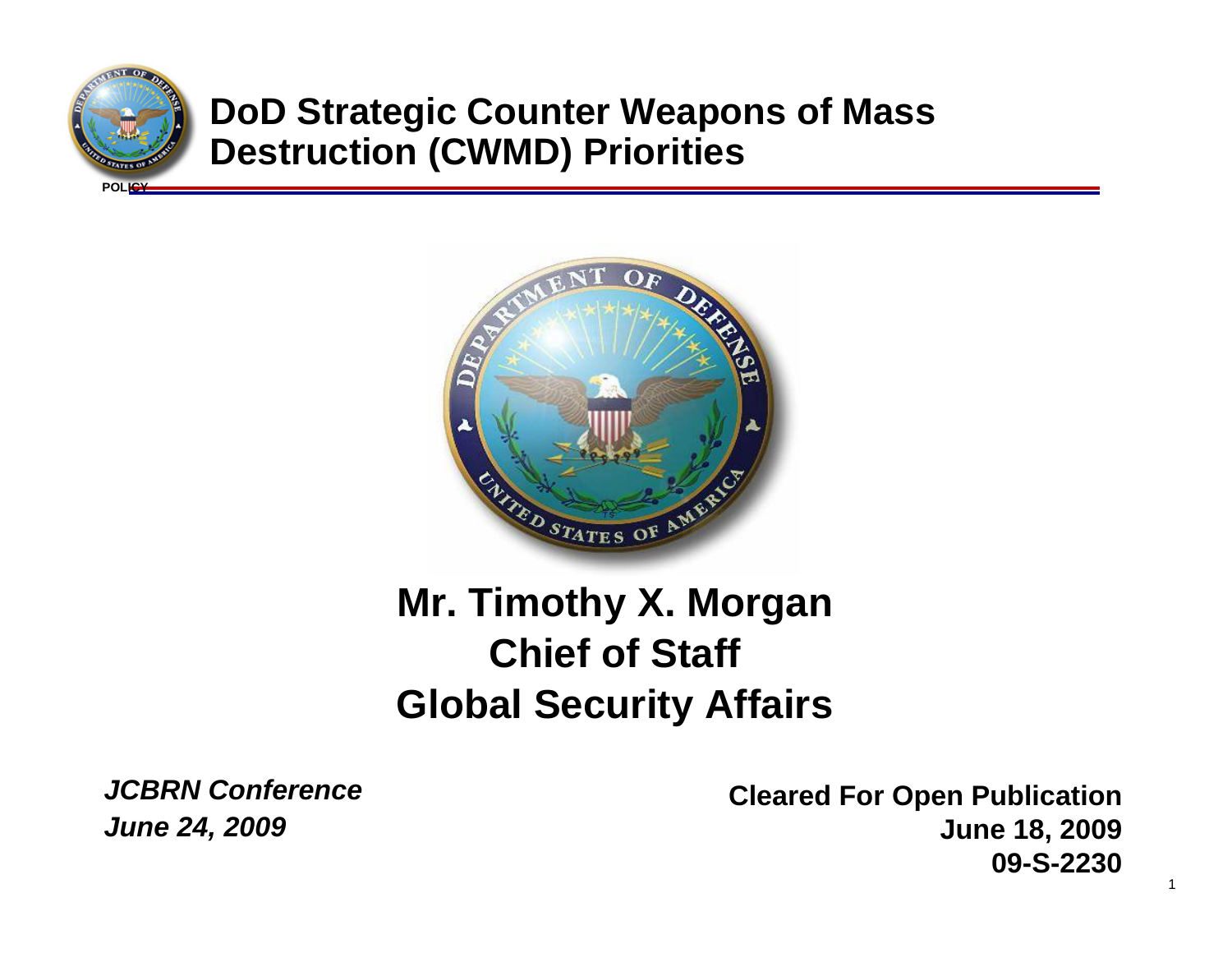

#### **UNCLASSIFIED WMD Security Challenge**

**POLICY**



"In a strange turn of history, the threat of global nuclear war has gone down, but the risk of a nuclear attack has gone up."

> -President ObamaApril 2009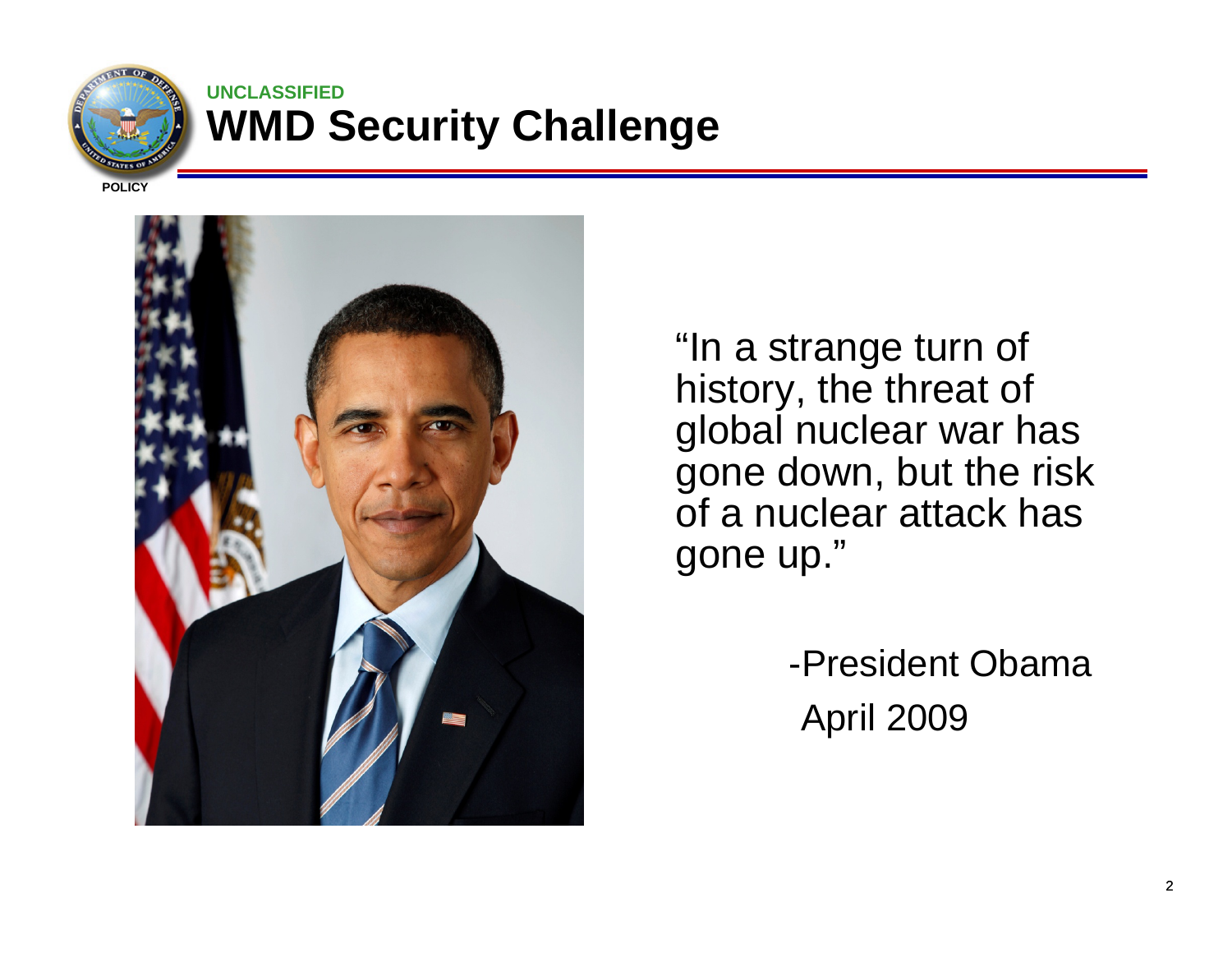

#### **UNCLASSIFIED DoD's Four Strategic CWMD Priorities**

## **Increase barriers to WMD proliferation and use**

- **Improve ability to identify and mitigate emergent WMD threats**
- **Develop layered, integrated WMD defense**
- **Manage WMD threats emanating from failing, fragile states/ungoverned territories**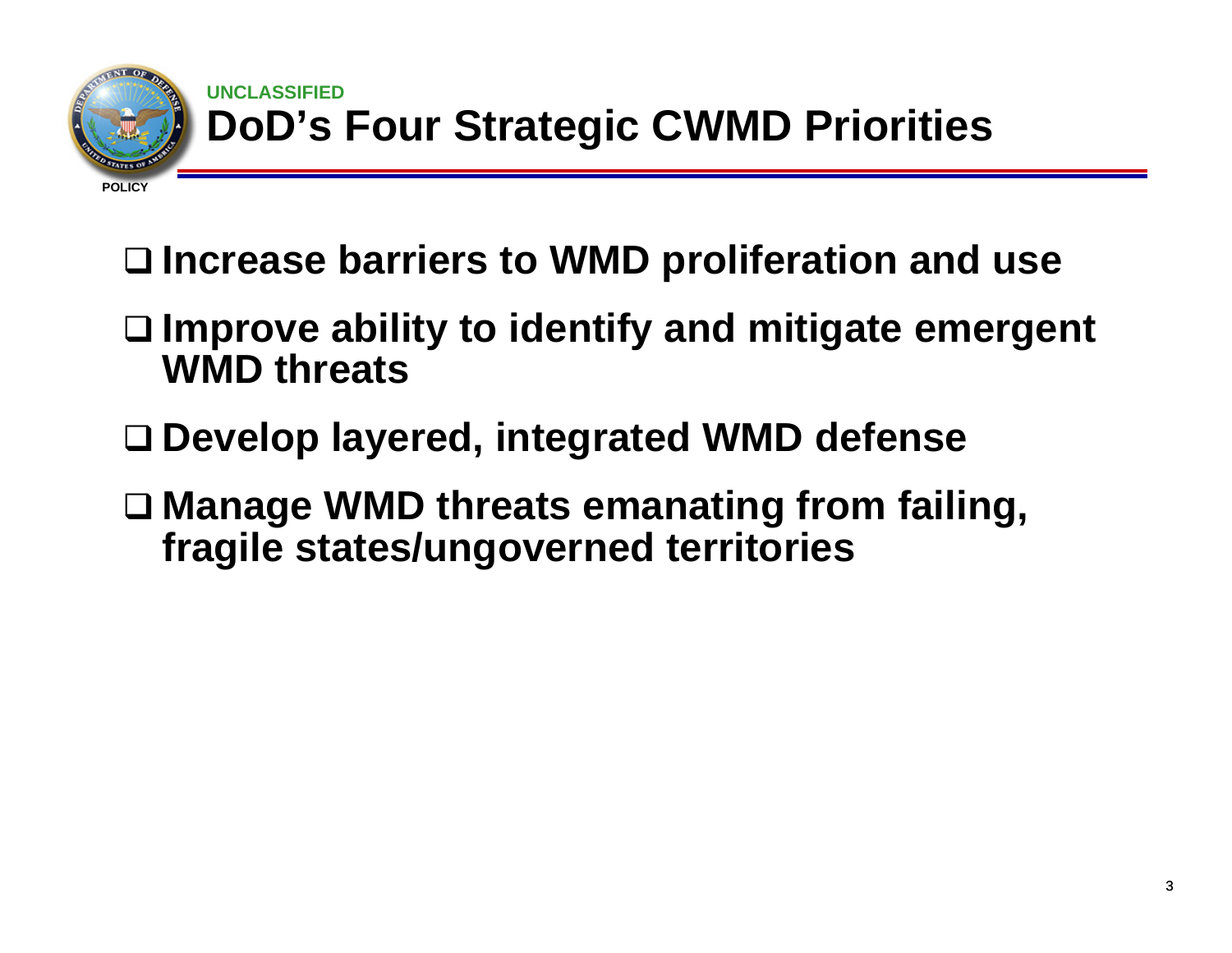

#### **UNCLASSIFIED DoD Strategic Priorities in CWMD**

**POLICY**

# **Increase barriers to WMD proliferation and use**

- Establish climate unfriendly to WMD (non-proliferation treaties, agreements, and professional codes of conduct)
- Reduce availability of weapons, materials, and delivery systems
- Inhibit/reduce/reverse proliferation where it occurs; break proliferation networks
- Detect and intercept the movement of WMD, missiles, and related materials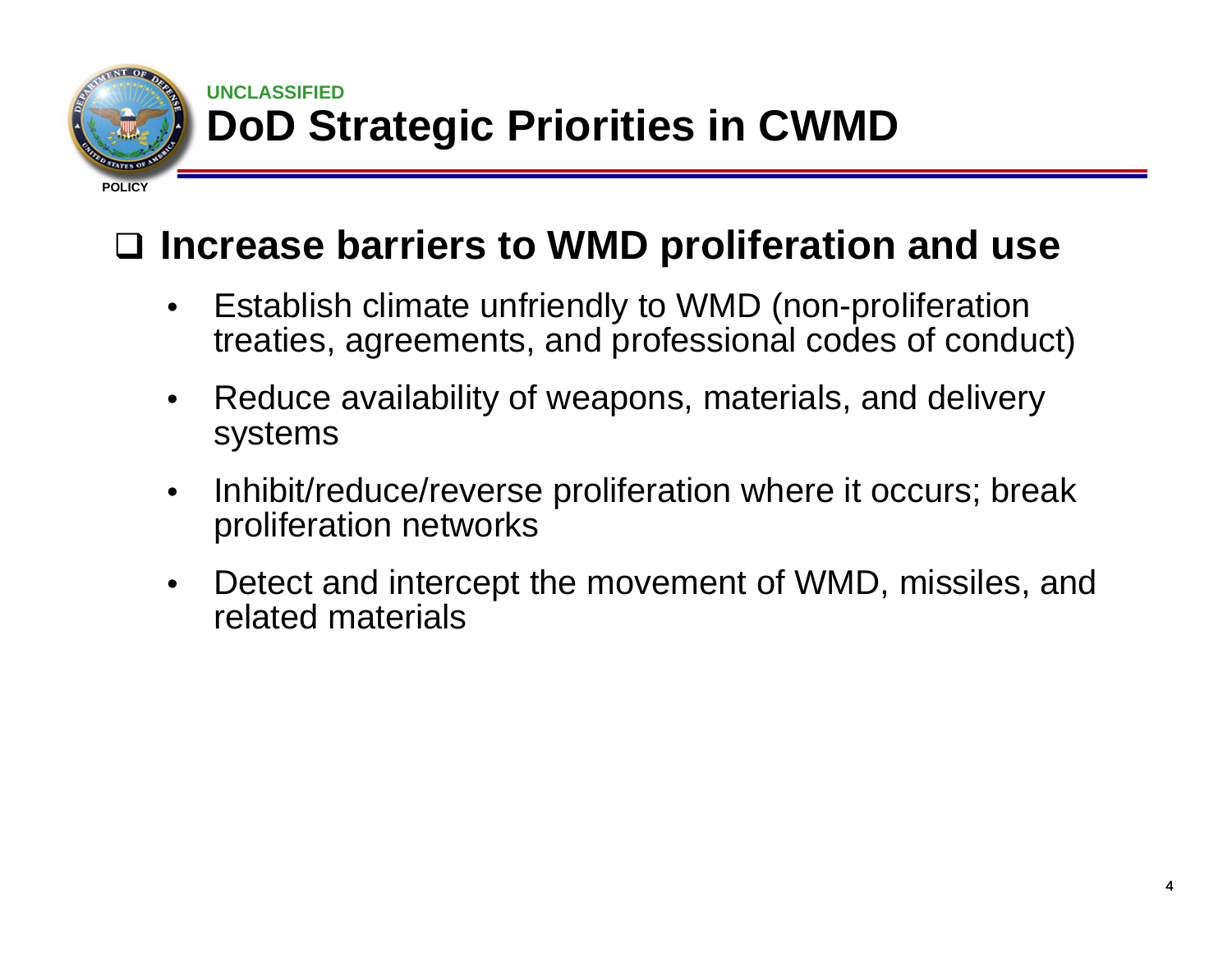

### **UNCLASSIFIED DoD Strategic Priorities in CWMD (cont'd)**

## **Improve ability to identify and mitigate emergent WMD threats**

- Detect, strike, and counter emerging threats
- Deter escalation and use
- Defeat emerging WMD threats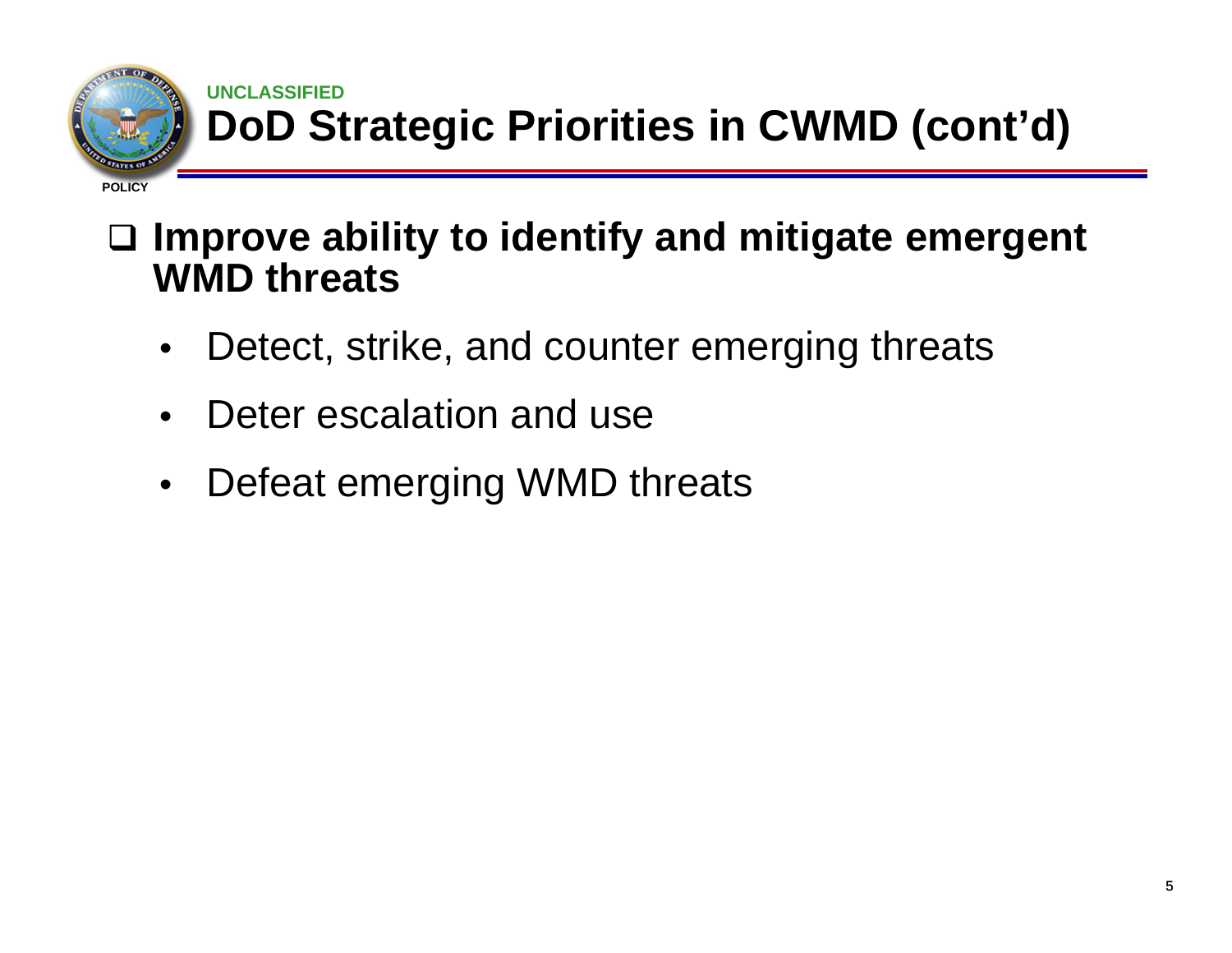

#### **UNCLASSIFIED DoD Strategic Priorities in CWMD (cont'd)**

## **Developed layered, integrated WMD defense**

- Deny adversaries the benefits they seek through threatened possession and use of WMD
- Prepare the homeland to defense against, respond to biological, chemical, or nuclear attacks
- Detect and intercept threats before they reach the homeland
- Respond and mitigate the effects of WMD attacks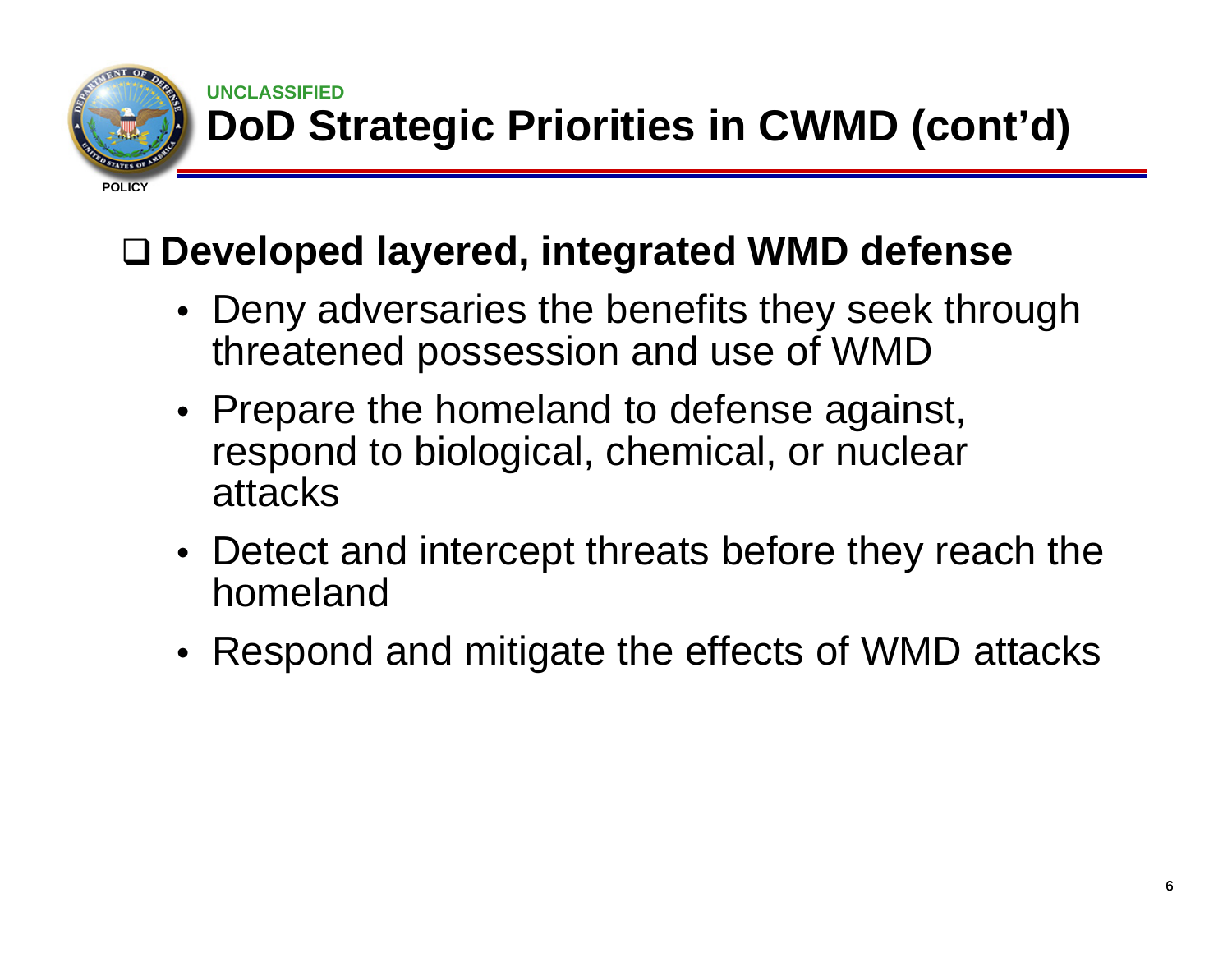

#### **UNCLASSIFIED DoD Strategic Priorities in CWMD (cont'd)**

 **Manage WMD threats emanating from failing, fragile states/ungoverned territories**

- Prevent establishment of WMD-safe havens in ungoverned areas
- Ensure WMD and materials are under responsible control
- Prevent loss or transfer of WMD and materials
- Respond to instability and/or loss of control in a WMD-armed state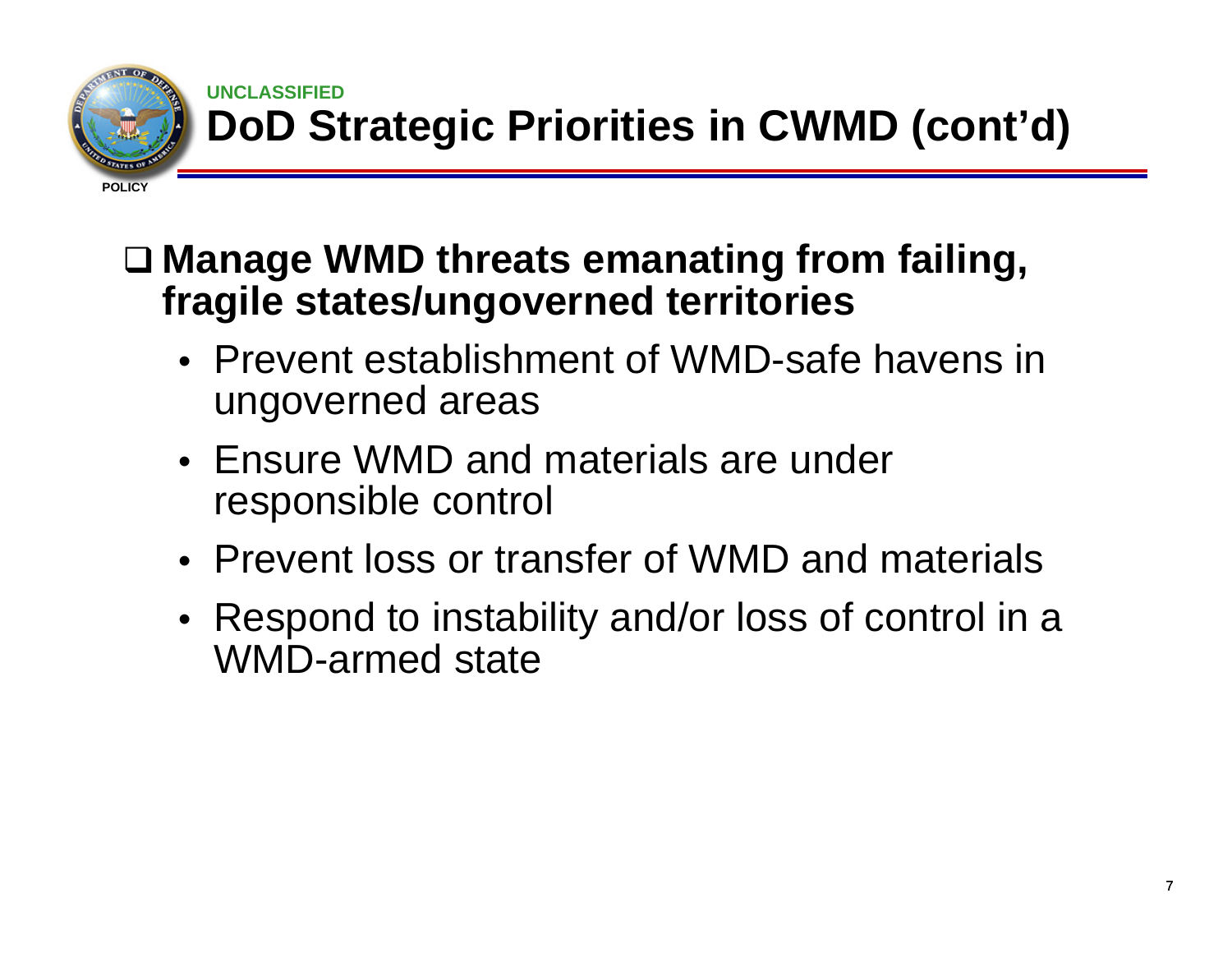

### **UNCLASSIFIED Global WMD Contingencies**

#### **POLICY**

- $\Box$  **WMD crises can easily become large scale, complex, global WMD contingencies**
	- Large scale domestic attack with WMD
	- Collapse of a WMD-armed state loss, transfer of WMD
	- Multiple, simultaneous terrorist attacks using chemical, biological, nuclear weapons

#### $\Box$ **WMD use or loss of control will quickly involve a global response. It will:**

- Require whole government solutions involving NGOs, corporations, etc
- Require global and regional planning for DoD emphasizing response options for attacks that defy conventional retaliatory options
- Demand synchronization across AORs, within the DoD and within the interagency
- Require sophisticated, regularly exercised capabilities in every phase of<br>operational planning
- Demand more military and domestic specialized response capabilities than currently exist result in multiple geographic and mission demands on the same units
- Require the USG to more effectively harness the resources of the private sector